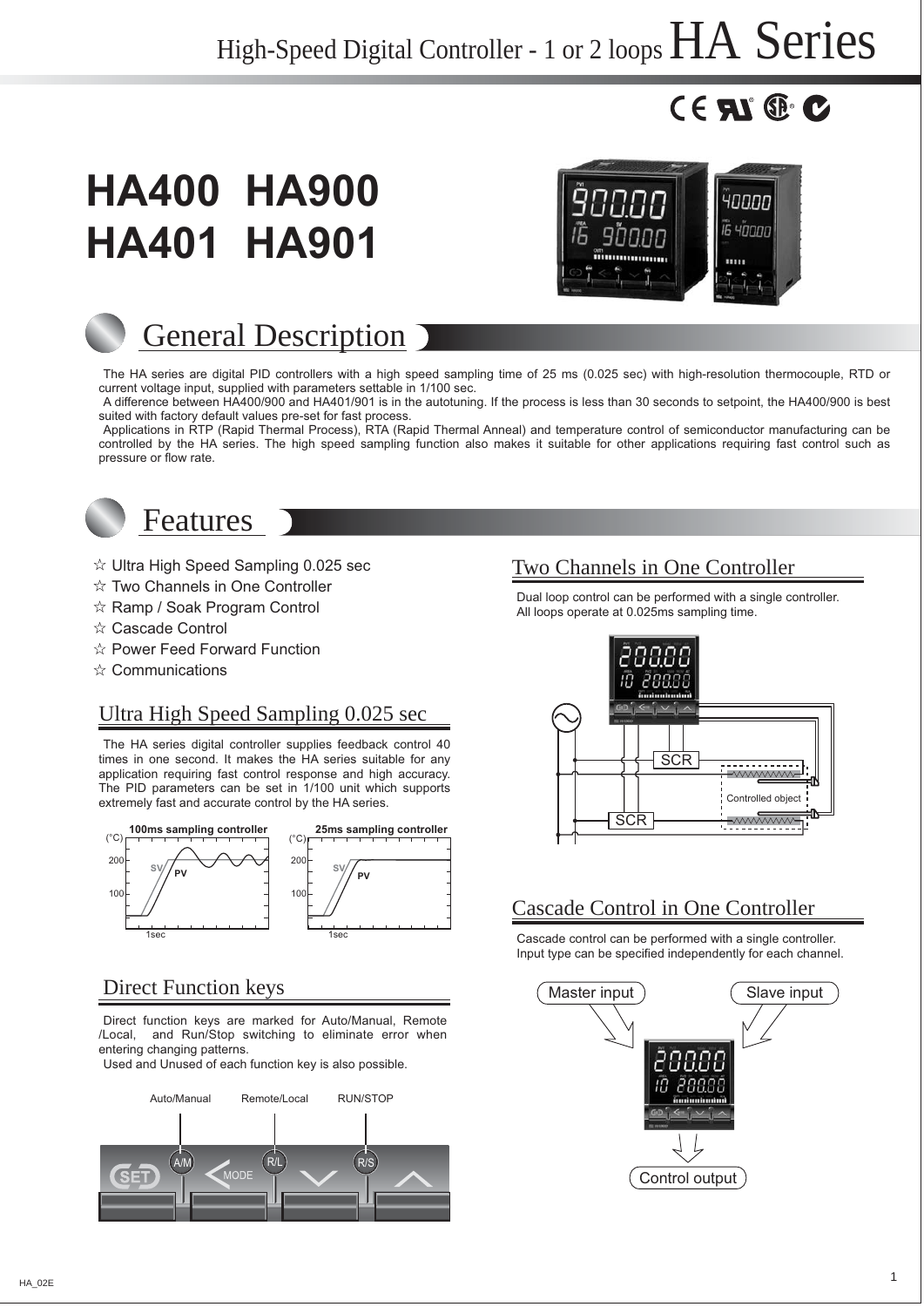# Features

# Ramp / Soak Program Control

The HA Series high speed temperature controller has Multimemory Area function which stores up to 16 sets of control parameters.

Parameters stored in each memory area are the control set value, event set value, PID values, control response, ramp-tosetpoint UP and DOWN, soak time, and link area number.



Up to 32-segment ramp/soak control is available by using the memory area function (ramp-to-set point UP and DOWN, soak time, link area number).



Communications (Optional)

The HA Series incorporates a maximum of two communication ports. The communication method can be selected from serial communication (RS-485, RS-422A, RS-232C) and Open network (DeviceNet, Profibus, CC-Link).



# Numerous Inputs and Outputs

A maximum of two measuring inputs (one input can be used as a remote setpoint signal) and seven event inputs can be specified. A maximum of five outputs can be specified, and various output functions (control output, analog retransmission, event up to 4) can be allocated in output logic operation.

• Available inputs and outputs depend on the specifications.



• Output from OUT3.

 • When sensor power supply output is specified, OUT4 and OUT5 can not be added.

# Suitable for Various Process Control

Using industry standard DC inputs (current and voltage), the HA Series can be used in process control applications including pressure, flow rate and levels.

# Autotuning

The Autotuning used on HA400/900 is suitable for a control system with a fast response. PID values can also be manually adjusted so that they may be further optimized for the processes. Just for your information, this Autotuning is performs well for

control systems in which temperature rises up to the set point in 30 seconds or faster. If the application is slower (e.g. 5 minutes to reach the set point), HA401/901 are recommended.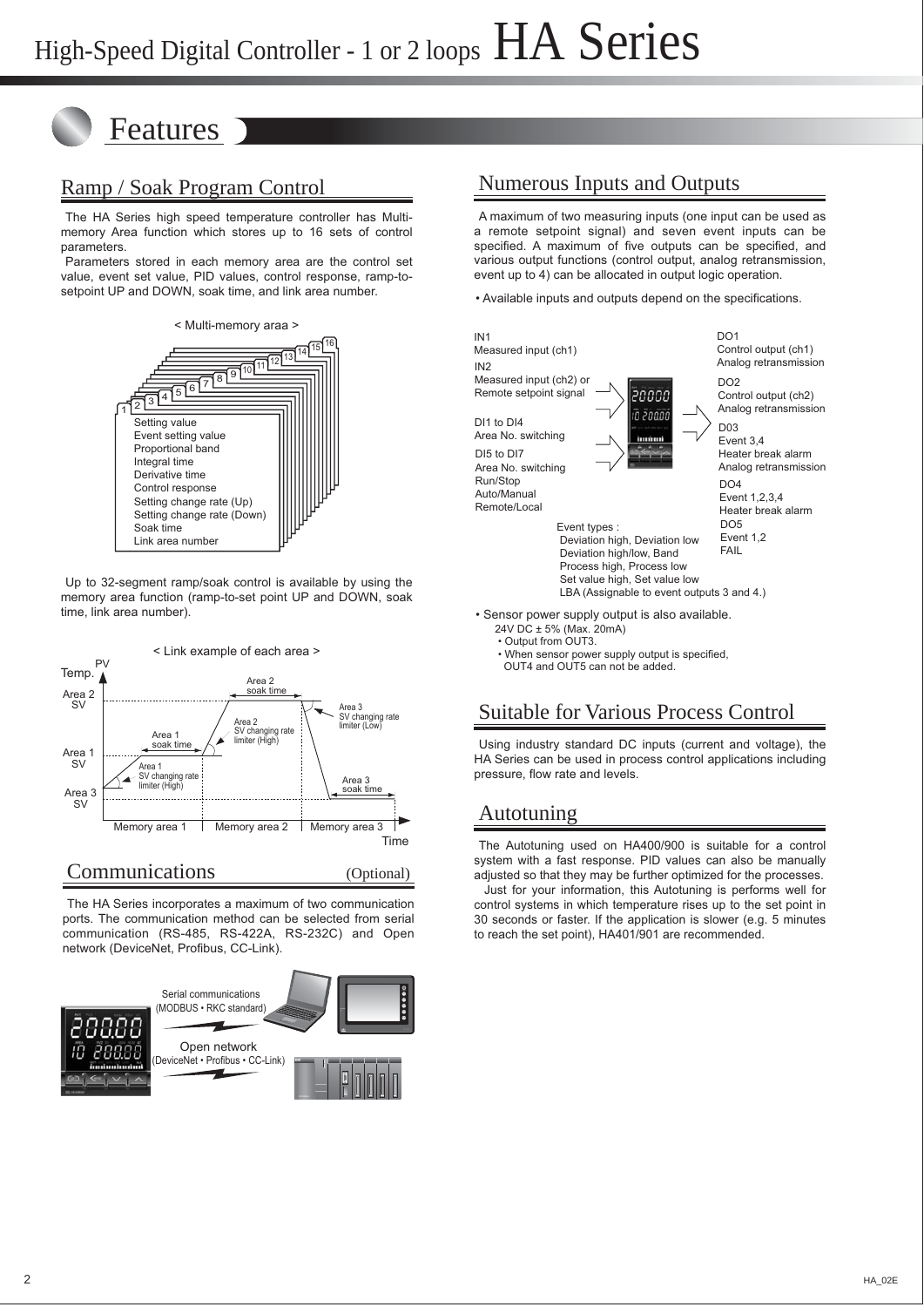*Major Se* Set value

# Specifications

### Input

*Number of inputs* 2 points (IN1 to IN2) •Isolated between each channel •2nd input (IN2) can be used as a remote input •Cascade connection available *Input* Universal input a) Low voltage input group<br>Thermocouple : K, J, Thermocouple : K, J, R, S, B, E, T, N (JIS/IEC) PLII (NBS), W5Re/W26Re (ASTM) •Influence of external resistance : Approx. 0.25μV/Ω •Input break action : Up-scale / Down-scale (Selectable) RTD : Pt100 (JIS/IEC), JPt100 (JIS) •Influence of input lead resistance : Approx. 0.01[°C/Ω] of reading •Maximum 10Ω per wire •Input break action : Up-scale Low voltage : 0 to 1V DC, 0 to 100mV DC, 0 to 10mV DC •Input break action : Up-scale / Down-scale (Selectable) Current : 4 to 20mA DC, 0 to 20mA DC •Input break action : Uncertain (indicates a value around 0mA) b) High voltage input group High voltage : 0 to 5V DC, 1 to 5V DC, 0 to 10V DC •Input break action : Uncertain (indicates a value around 0V) *Sampling Time* 0.025 sec *Input Digital Filter* 0.01 to 10.00 sec (OFF when 0 is set.) *PV Bias* -span to +span *PV Ratio* 0.500 to 1.500 *Square Root Extraction* Equation : PV =  $\sqrt{($  Input value x PV ratio + PV bias) Low level cut OFF : 0.00 to 25.00% of span

### Performance

#### *Measuring Accuracy* a) Thermocouple

 Type : K, J, T, E, PLII Less than -100°C (-148°F) : ±1.0°C (±1.8°F) -100 to 500°C (-148 to 932°F) : ±0.5°C (±0.9°F) More than  $500^{\circ}$ C (932°F) :  $\pm$ (0.1% of Reading + 1 digit) Type : N, S, R, W5Re/W26Re Less than -100°C (-148°F) : ±2.0°C (±3.6°F) -100 to 1000°C (-148 to 1832°F) : ±1.0°C (±1.8°F) More than 1000°C (1832°F) : ±(0.1% of Reading + 1 digit) Type : B Less than 400°C (752°F) : ±70.0°C (±126°F) 400 to 1000°C (752 to 1832°F) : 1.0°C (1.8°F) More than  $1000^{\circ}$ C (1832°F) :  $\pm$ (0.1% of Reading + 1 digit) Cold junction temperature compensation error ±1.0°C (1.8°F) [at 23°C±2°C (73.4°F± 3.6°F)] Within ±1.5°C (± 2.7°F) [Between 0 and 50°C (14 to 122°F)] b) RTD Less than 200°C (392°F) : ±0.2°C (±0.4°F) More than 200°C (392°F) : ±(0.1% of Reading + 1 digit)

 c) DC voltage and DC current ±(0.1% of span)

#### *Insulation Resistance*

 More than 20MΩ (500V DC) between measured terminals and ground More than 20MΩ (500V DC) between power terminals and ground

#### *Dielectric Strength*

 1000V AC for one minute between measured terminals and ground 1500V AC for one minute between power terminals and ground

### Control

#### *Control Method*

 a) Brilliant PID control with enhanced autotuning. •Available for reverse and direct action.

b) Position proportioning control.

•a) or b) is selectable.

| <b>Major Setting Range</b>               |                                                                                 |
|------------------------------------------|---------------------------------------------------------------------------------|
| Set value:                               | Same as input range.                                                            |
| Proportional band:                       | 0 to input span (Temperature input)<br>0.0 to 1000.0% of span (Voltage, Current |
| input)                                   |                                                                                 |
| Integral time:                           | 0.00 to 360,00 sec. or 0.0 to 3600,0 sec.<br>(selectable)                       |
| Derivative time:                         | 0.00 to 360.00 sec. or 0.0 to 3600.0 sec.<br>(selectable)                       |
| Control response:                        | Slow. Medium. Fast                                                              |
| Output limiter:                          | -5.0 to +105.0% (High/Low individual setting)                                   |
|                                          | Output change rate limiter : 0.0 to 100.0%/sec. (Up/Down individual setting)    |
| Proportional cycle time:                 | $0.1$ to $100.0$ sec.                                                           |
| Memory area:                             | 16 sets                                                                         |
|                                          | <b>Motor Valve Control</b> (position proportioning control type only)           |
| Input resistance (feedback resistance) : | 135 $\Omega$ as standard                                                        |

Input resistance (feedback resistance) :<br>POS sampling cycle  $10075$  sec POS sampling cycle :<br>Neutral zone :  $0.1$  to 10.0% (output), resolution  $0.1\%$ Output :<br>
Motor rotating speed : Suitable for ? Suitable for ??? to ??? sec. (full open to full close)

 • When motor valve control is used, neither heater break alarm nor power feed forward function is available.

### **Output**

*Main Output*

| <b>Main Output</b>                                                                                                                                                            |                                                                                                                                                                                                                                                                                                                                                                                                         |
|-------------------------------------------------------------------------------------------------------------------------------------------------------------------------------|---------------------------------------------------------------------------------------------------------------------------------------------------------------------------------------------------------------------------------------------------------------------------------------------------------------------------------------------------------------------------------------------------------|
| Number of output:<br>Output function:                                                                                                                                         | Up to 3 points (OUT1 to OUT3)<br>OUT1, 2 : Control output<br>Event output or analog retrans-<br>OUT3 :<br>mission output (Optional)                                                                                                                                                                                                                                                                     |
| Output type:                                                                                                                                                                  | Relay output:<br>Form A contact, 250V AC 3A (resistive load)<br>Voltage pulse output: 0/12V DC<br>(Load resistance: More than 600 $\Omega$ )<br>Current output: 4 to 20mA DC, 0 to 20mA DC<br>(Load resistance: Less than 600 $\Omega$ )<br>Continuous voltage output :<br>0 to 5V DC, 1 to 5V DC, 0 to 10V DC<br>(Load resistance: More than $1k\Omega$ )<br>SSR (Triac) output (Rated current : 0.4A) |
| <b>Sub Output</b> (Optional)                                                                                                                                                  |                                                                                                                                                                                                                                                                                                                                                                                                         |
| Number of output:<br>Output function:<br>Output type:                                                                                                                         | Up to 2 points (OUT4, OUT5)<br>Event output (Optional)<br>Relay output:<br>Form A contact, 250V AC 1A (resistive load)                                                                                                                                                                                                                                                                                  |
| Sensor Power Supply Output (Optional)<br>24V DC ± 5% (Max. 20mA)<br>• Output from OUT3.<br>• When sensor power supply output is specified,<br>OUT4 and OUT5 can not be added. |                                                                                                                                                                                                                                                                                                                                                                                                         |

# Event (Alarm) Output (Optional)

*Number of Event Outputs* Up to 4 points (Event 1 to 4) *Alarms* Deviation High, Low, High/Low, Band, Process High, Low Set value High, Low<br>Differential gap: 0 to input span 0 to input span **Heater Break Alarm** (For single phase)<br>CT type : CTL-6-P-N( CTL-6-P-N(30A), CTL-12-S56-10L-N(100A)<br>0.0 to 100.0A Display range : Accuracy :  $\pm 5\%$  of input value or  $\pm 2A$  (whichever is larger) **Control Loop Break Alarm** (LBA)<br>LBA time setting : 0.1 to LBA time setting : 0.1 to 7200 sec. (OFF by setting zero)<br>
I BA deadband : 0 to input span 0 to input span *Output* Assignable to main output (OUT3) or sub output (OUT4 to 5).

#### *Other Functions*

 HOLD action (Valid for deviation/band/PV alarms only) Selection of event action for input abnormality.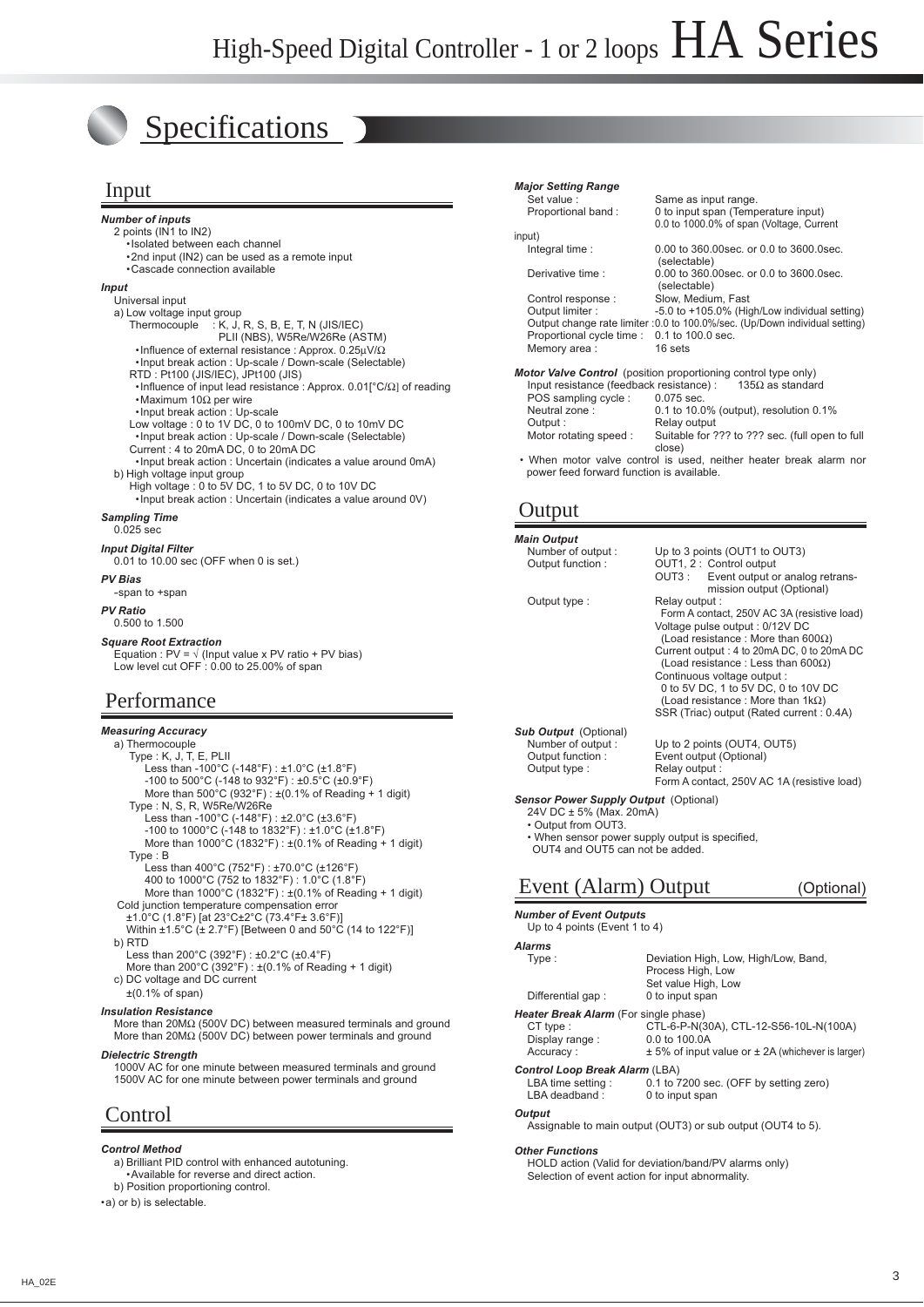# **Specifications**

# Non-isolated Remote Setpoint Input

(Optional)

#### ♦ **Only available in a 1 channel control type.**

*Input*

- a) 0 to 1V DC, 0 to 100mV DC, 0 to 10mV DC b) 0 to 5V DC, 1 to 5V DC, 0 to 10V DC
- c) 4 to 20mA DC, 0 to 20mA DC

*Accuracy*

#### 0.1% of span

### Event Input (Optional)

*Number of Inputs* Up to 7 points

### *Input Rating*

Non-voltage contact input

#### *Functions*

- a) Memory area selection
- b) Run/Stop switching
- c) Remote/Local switching d) Auto/Manual switching
- 

• Event input logic selection functional allocation table

|                         | D <sub>11</sub>                    | DI <sub>2</sub>                    | D <sub>13</sub>       | DI4      | D <sub>15</sub> | DI <sub>6</sub>          | DI7          |
|-------------------------|------------------------------------|------------------------------------|-----------------------|----------|-----------------|--------------------------|--------------|
|                         | Memory area selection<br>(1 to 16) |                                    |                       |          | Area set        | Run/Stop                 | Auto/Manual  |
| $\overline{2}$          | Memory area selection<br>(1 to 16) |                                    |                       |          | Area set        | Run/Stop                 | Remote/Local |
| 3                       |                                    | Memory area selection<br>(1 to 16) |                       |          | Area set        | Remote/Local Auto/Manual |              |
| $\overline{\mathbf{4}}$ |                                    | (1 to 8)                           | Memory area selection | Area set | Run/Stop        | Remote/Local Auto/Manual |              |
| 5                       |                                    | (1 to 8)                           | Memory area selection | Area set | Remote/Local    |                          |              |
| 6                       |                                    | (1 to 8)                           | Memory area selection | Area set | Auto/Manual     |                          |              |

### Analog Retransmission Output (Optional)

#### *Number of Outputs*

 Up to 3 points • Functions are assignable to OUT1 to OUT3.

*Output types*

a) Measured value (PV)

b) Deviation (DV) c) Set value (SV)

d) Manipulated output value (MV)

#### Communications (Optional)

| <b>Number of communications: 2 points</b>                                |                                                                                         |
|--------------------------------------------------------------------------|-----------------------------------------------------------------------------------------|
| <b>Communication method:</b>                                             | COM1: RS-485, RS-232C<br>COM2: RS-232C, RS-485, RS-422A<br>DeviceNet, PROFIBUS, CC-Link |
| Communication speed:                                                     | 2400, 9600, 19200, 38400 BPS                                                            |
| Protocol:                                                                | ANSI X3.28(1976) 2.5 A4<br><b>MODBUS</b>                                                |
| <b>Bit format</b><br>Start bit:<br>Data bit:<br>Parity bit:<br>Stop bit: | 1<br>7 or 8 • For MODBUS 8 bit only<br>Without, Odd or Even<br>1 or $2$                 |
| Communication code:                                                      | ASCII(JIS) 7-bit code                                                                   |
| <b>Maximum connection:</b>                                               | RS-485, RS-422A : 31<br>(Address can be set from 0 to 99.)<br>$RS-232C:1$               |

### Waterproof/Dustproof (Optional)

 Waterproof/dustproof protection : IP65 •Waterproof/dustproof protection only effective from the front in panel mounted installations.

# General Specifications

| <b>Supply Voltage</b>                         | a) 90 to 264V AC (Including supply voltage variation)<br>[Rating: 100 to 240V AC] (50/60Hz common)<br>b) 21.6 to 26.4V AC (Including supply voltage variation)<br>[Rating: 24V AC] (50/60Hz common)<br>c) 21.6 to 26.4V DC (Ripple rate 10% p-p or less) [Rating: $24$ VDC] |  |  |  |  |  |  |
|-----------------------------------------------|-----------------------------------------------------------------------------------------------------------------------------------------------------------------------------------------------------------------------------------------------------------------------------|--|--|--|--|--|--|
| <b>Power Consumption</b>                      |                                                                                                                                                                                                                                                                             |  |  |  |  |  |  |
| $HA400 -$                                     | Less than 22.5VA for AC type (at 240V AC)                                                                                                                                                                                                                                   |  |  |  |  |  |  |
| HA900 :                                       | Less than 15.0VA for 24V AC type<br>Less than 430mA for 24V DC type<br>Less than 24.0VA for AC type (at 240V AC)<br>Less than 16.0VA for 24V AC type<br>Less than 470mA for 24V DC type                                                                                     |  |  |  |  |  |  |
| <b>Power Failure Effect</b>                   |                                                                                                                                                                                                                                                                             |  |  |  |  |  |  |
|                                               | Not affected by power failure shorter than 20 msec, otherwise reset to<br>the initial state. (HOT or COLD start is selectable.)                                                                                                                                             |  |  |  |  |  |  |
| <b>Self-Diagnostic Function</b><br>check. etc | CPU power check, Adjustment data check, EEPROM check, RAM                                                                                                                                                                                                                   |  |  |  |  |  |  |
|                                               | <b>Operating Environments</b> : -10 to 50°C [14 to 122°F]                                                                                                                                                                                                                   |  |  |  |  |  |  |
|                                               | 5 to 95% RH.<br>Absolute humidity: MAX. W.C 29q/m <sup>3</sup> dry<br>air at 101.3kPa.                                                                                                                                                                                      |  |  |  |  |  |  |
|                                               | <b>Memory Backup</b> : Backed up by non-volatile memory.                                                                                                                                                                                                                    |  |  |  |  |  |  |
|                                               | Number of writing: Approx. 100,000 times                                                                                                                                                                                                                                    |  |  |  |  |  |  |
| <b>Net Weight</b>                             |                                                                                                                                                                                                                                                                             |  |  |  |  |  |  |
| HA400.                                        | Approx. 360q                                                                                                                                                                                                                                                                |  |  |  |  |  |  |
| HA900:                                        | Approx. 460q                                                                                                                                                                                                                                                                |  |  |  |  |  |  |
| <b>External Dimensions (W x H x D)</b>        |                                                                                                                                                                                                                                                                             |  |  |  |  |  |  |
|                                               | HA400: 48 x 96 x 100mm                                                                                                                                                                                                                                                      |  |  |  |  |  |  |
|                                               | HA900: 96 x 96 x 100mm                                                                                                                                                                                                                                                      |  |  |  |  |  |  |
|                                               |                                                                                                                                                                                                                                                                             |  |  |  |  |  |  |

# Compliance with Standards

| $\bullet$ CF Mark |  |
|-------------------|--|
| • UL Recognized   |  |
| • CSA Certified   |  |
| • C-Tick Mark     |  |

#### • Event output logic selection functional allocation table

 $\overline{\mathbf{G}}$ 

|                |                                                | • Event output logic selection functional allocation table                                             |                                                                                            |                                                                    |                                                |  |  |
|----------------|------------------------------------------------|--------------------------------------------------------------------------------------------------------|--------------------------------------------------------------------------------------------|--------------------------------------------------------------------|------------------------------------------------|--|--|
|                | OUT <sub>1</sub>                               | OUT <sub>2</sub>                                                                                       | OUT <sub>3</sub>                                                                           | OUT4                                                               | OUT <sub>5</sub>                               |  |  |
| $\overline{1}$ | output                                         | CH1 control HBA1 (Energized)<br>HBA2 (Energized)                                                       | Event3 (Energized)<br>Event4 (Energized)                                                   | Event2 (Energized)                                                 | Event1 (Energized)                             |  |  |
| $\overline{2}$ | output                                         | CH1 control HBA1 (De-energized)<br>HBA2 (De-energized)                                                 | Event3 (De-energized)<br>Event4 (De-energized)                                             | Event2 (De-energized)                                              | Event1 (De-energized)                          |  |  |
| 3              | output                                         | Event3 (Energized)<br>CH1 control Event4 (Energized)<br>HBA1 (Energized)<br>HBA2 (Energized)           |                                                                                            | Event2 (Energized) Event1 (Energized)                              | FAIL (De-energized)                            |  |  |
| 4              | output                                         | Event3 (De-nergized)<br>CH1 control Event4 (De-nergized)<br>HBA1 (De-energized)<br>HBA2 (De-energized) |                                                                                            | Event2 (De-energized) Event1 (De-energized) FAIL (De-energized)    |                                                |  |  |
| 5              | CH1 control CH2 control<br>output              | output                                                                                                 | Event4 (Energized)<br>HBA2 (Energized)                                                     | Event3 (Energized)<br>HBA1 (Energized)                             | Event1 (Energized)<br>Event2 (Energized)       |  |  |
| 6              | CH1 control<br>output                          | CH <sub>2</sub> control<br>output                                                                      | HBA2 (De-energized)                                                                        | Event4 (De-energized) Event3 (De-energized)<br>HBA1 (De-eneraized) | Event1 (De-energized)<br>Event2 (De-energized) |  |  |
| $\overline{7}$ | CH1 control CH2 control<br>output              | output                                                                                                 | Event3 (Energized)<br>Event4 (Energized)<br>HBA1 (Energized)<br>HBA2 (Energized)           | Event2 (Energized)                                                 | Event1 (Energized)                             |  |  |
| 8              | CH1 control CH2 control<br>output              | output                                                                                                 | Event3 (De-nergized)<br>Event4 (De-nergized)<br>HBA1 (De-energized)<br>HBA2 (De-energized) | Event2 (De-energized) Event1 (De-energized)                        |                                                |  |  |
|                | CH1 control CH1 control<br>10 output<br>(OPEN) | output<br>(CLOSE)                                                                                      | Event3 (Energized)<br>Event4 (Energized)<br>HBA1 (Energized)<br>HBA2 (Energized)           | Event2 (Energized)                                                 | Event1 (Energized)                             |  |  |
|                | CH1 control CH1 control<br>11 output<br>(OPEN) | output<br>(CLOSE)                                                                                      | Event3 (De-nergized)<br>Event4 (De-nergized)<br>HBA1 (De-energized)<br>HBA2 (De-energized) | Event2 (De-energized) Event1 (De-energized)                        |                                                |  |  |
| 12             | output<br><b>Alexandrich Louis Land</b>        | CH1 control Event4 (Energized)<br>HBA2 (Energized)                                                     | Event3 (Energized)<br>HBA1 (Energized)                                                     | Event2 (Energized)<br>1.1.11                                       | Event1 (Energized)                             |  |  |

\* An output logic becomes OR output when two or more output functions are assigned to one output. \* When three analog outputs are selected, tha analog outputs are automatically assigned to OUT1 through OUT3 and it has priority over the output logic selection.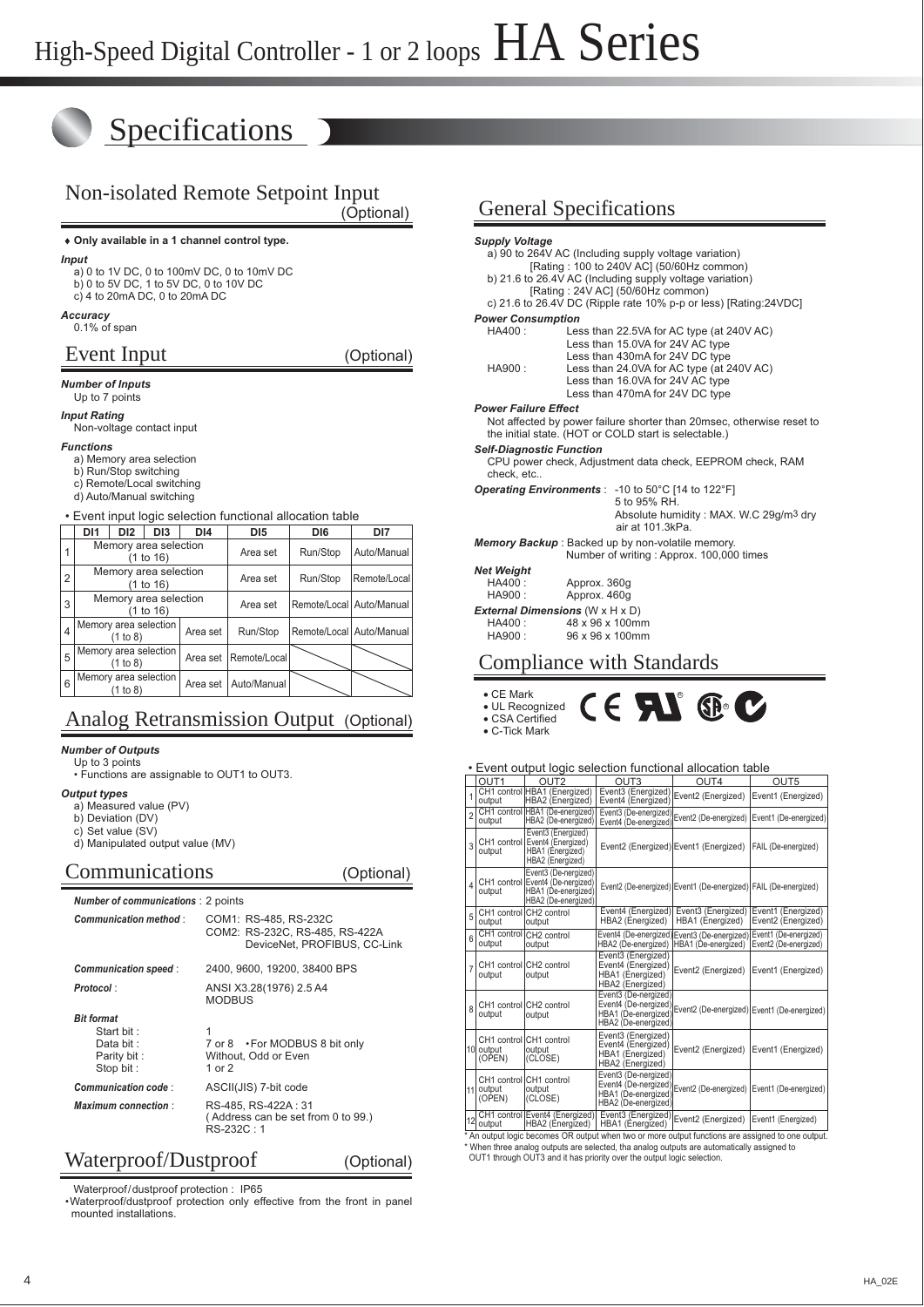# Model and Suffix Code

### **1 channel control type**

 $\bigcirc$ 

| Specifications                                                         | Model and Suffix Code                                                                                                                                                                                                                                                                                                                                                                                                                                                                                                                                                                                                                                                                |                              |        |                                                                |                                                        |                     |                                                             |        |                                                                                               |                            |                                                |        |            |   |
|------------------------------------------------------------------------|--------------------------------------------------------------------------------------------------------------------------------------------------------------------------------------------------------------------------------------------------------------------------------------------------------------------------------------------------------------------------------------------------------------------------------------------------------------------------------------------------------------------------------------------------------------------------------------------------------------------------------------------------------------------------------------|------------------------------|--------|----------------------------------------------------------------|--------------------------------------------------------|---------------------|-------------------------------------------------------------|--------|-----------------------------------------------------------------------------------------------|----------------------------|------------------------------------------------|--------|------------|---|
| Model                                                                  | HA400 (48 x 96mm 1/8 DIN size)<br>HA900 (96 x 96mm 1/4 DIN size)<br>HA401 (48 x 96mm 1/8 DIN size)<br>HA901 (96 x 96mm 1/4 DIN size)                                                                                                                                                                                                                                                                                                                                                                                                                                                                                                                                                 | -0 0-0 0-0*0 0-0 0 0 0-0/0/0 |        |                                                                |                                                        |                     |                                                             |        |                                                                                               |                            |                                                |        |            |   |
| Input (IN1 : No 1 input)                                               | See Input and Range code table                                                                                                                                                                                                                                                                                                                                                                                                                                                                                                                                                                                                                                                       | □                            |        |                                                                |                                                        |                     |                                                             |        |                                                                                               |                            |                                                |        |            |   |
| Non isolated type remote<br>set value                                  | Not supplied<br>See Remote input code table                                                                                                                                                                                                                                                                                                                                                                                                                                                                                                                                                                                                                                          |                              | 0<br>口 |                                                                |                                                        |                     |                                                             |        |                                                                                               |                            |                                                |        |            |   |
| $\mathbf{1}$<br>3<br>Output 1<br>(Main output)                         | Relay contact output<br>Voltage pulse output : 0/12V DC<br>DC voltage: 0 to 5V<br>DC voltage: 0 to 10V<br>DC voltage: 1 to 5V<br>DC current: 0 to 20mA<br>DC current: 4 to 20mA<br>SSR (Triac) output                                                                                                                                                                                                                                                                                                                                                                                                                                                                                |                              |        | M<br>V<br>$\overline{4}$<br>5<br>6<br>$\overline{7}$<br>8<br>Т |                                                        |                     |                                                             |        |                                                                                               |                            |                                                |        |            |   |
| 1<br>3<br>Output 2<br>(Main output)<br>* Not isolated from OUT1.       | No output from OUT2<br>Relay contact output<br>Voltage pulse output: 0/12V DC<br>DC voltage: 0 to 5V<br>DC voltage: 0 to 10V<br>DC voltage: 1 to 5V<br>DC current: 0 to 20mA<br>DC current: 4 to 20mA<br>SSR (Triac) output                                                                                                                                                                                                                                                                                                                                                                                                                                                          |                              |        |                                                                | N<br>M<br>V<br>4<br>5<br>6<br>$\overline{7}$<br>8<br>Τ |                     |                                                             |        |                                                                                               |                            |                                                |        |            |   |
| Power supply                                                           | 24V AC/DC<br>100 to 240V AC                                                                                                                                                                                                                                                                                                                                                                                                                                                                                                                                                                                                                                                          |                              |        |                                                                |                                                        | 3<br>$\overline{4}$ |                                                             |        |                                                                                               |                            |                                                |        |            |   |
| 2<br>3<br>Output 3<br>(Main output)                                    | No output from OUT3<br>Relay contact output<br>Voltage pulse output : 0/12V DC<br>DC voltage: 0 to 5V<br>DC voltage: 0 to 10V<br>DC voltage: 1 to 5V<br>DC current : 0 to 20mA<br>DC current: 4 to 20mA<br>SSR (Triac) output<br>Sensor power supply output (Output 4 and 5 can not added)                                                                                                                                                                                                                                                                                                                                                                                           |                              |        |                                                                |                                                        |                     | N<br>M<br>V<br>4<br>5<br>6<br>$\overline{7}$<br>8<br>Τ<br>P |        |                                                                                               |                            |                                                |        |            |   |
| $\overline{2}$<br>Output 4, 5<br>(OUT4, 5 : Sub output)                | No outputs from OUT4 and OUT5<br>N<br>OUT4 : Relay contact output, No output from OUT5<br>$\mathbf{1}$<br>2<br>OUT4 and OUT5 : Relay contact output                                                                                                                                                                                                                                                                                                                                                                                                                                                                                                                                  |                              |        |                                                                |                                                        |                     |                                                             |        |                                                                                               |                            |                                                |        |            |   |
| Event input 1 to 5                                                     | Not supplied<br>Event input: 5 points (DI 1 to DI5)                                                                                                                                                                                                                                                                                                                                                                                                                                                                                                                                                                                                                                  |                              |        |                                                                |                                                        |                     |                                                             | N<br>1 |                                                                                               |                            |                                                |        |            |   |
| CT input,<br>Power feed forward (PFF)<br>input,<br>Feedback resistance | Not supplied<br>CT input 1 point (CTL-6-P-N)<br>CT input 1 point (CTL-12-S56-10L-N)<br>CT input 2 points (CTL-6-P-N)<br>CT input 2 points (CTL-12-S56-10L-N)<br>PFF input (Within transformer 100 to 120V AC type)<br>PFF input (Within transformer 200 to 240V AC type)<br>CT input 1 point (CTL-6-P-N) + PFF input (Within transformer 100 to 120V AC type)<br>CT input 1 point (CTL-6-P-N) + PFF input (Within transformer 200 to 240V AC type)<br>CT input 1 point (CTL-12-S56-10L-N) + PFF input (Within transformer 100 to 120V AC type)<br>CT input 1 point $\overline{(CTL-12-S56-10L-N)} + PFF$ input (Within transformer 200 to 240V AC type)<br>Feedback resistance input |                              |        |                                                                |                                                        |                     |                                                             |        | N<br>P<br>S<br>T<br>U<br>$\mathbf{1}$<br>$\overline{2}$<br>3<br>$\overline{4}$<br>5<br>6<br>Ė |                            |                                                |        |            |   |
| Communication 1<br>or<br>Event input 6 to 7                            | Not supplied<br>RS-232C (ANSI/RKC standard)<br>RS-485 (ANSI/RKC standard)<br>RS-485 (MODBUS)<br>RS-232C (MODBUS)<br>Event input: DI6 and DI7                                                                                                                                                                                                                                                                                                                                                                                                                                                                                                                                         |                              |        |                                                                |                                                        |                     |                                                             |        |                                                                                               | N<br>1<br>5<br>6<br>8<br>D |                                                |        |            |   |
| Communication 2                                                        | Not supplied<br>RS-232C (ANSI/RKC standard)<br>RS-422A (ANSI/RKC standard)<br>RS-485 (ANSI/RKC standard)<br>RS-485 (MODBUS)<br>RS-422A (MODBUS)<br>RS-232C (MODBUS)<br><b>DeviceNet</b><br><b>PROFIBUS</b><br>CC-Link                                                                                                                                                                                                                                                                                                                                                                                                                                                                |                              |        |                                                                |                                                        |                     |                                                             |        |                                                                                               |                            | N<br>1<br>4<br>5<br>6<br>7<br>8<br>A<br>В<br>С |        |            |   |
| Waterproof/Dustproof                                                   | Not supplied<br>Waterproof/Dustproof protection                                                                                                                                                                                                                                                                                                                                                                                                                                                                                                                                                                                                                                      |                              |        |                                                                |                                                        |                     |                                                             |        |                                                                                               |                            |                                                | N<br>1 |            |   |
| Body color                                                             | White<br><b>Black</b>                                                                                                                                                                                                                                                                                                                                                                                                                                                                                                                                                                                                                                                                |                              |        |                                                                |                                                        |                     |                                                             |        |                                                                                               |                            |                                                |        | N<br>$A$ : |   |
| Instrument version                                                     | Version symbol                                                                                                                                                                                                                                                                                                                                                                                                                                                                                                                                                                                                                                                                       |                              |        |                                                                |                                                        |                     |                                                             |        |                                                                                               |                            |                                                |        |            | Y |

1 Only OUT1 can be used for control outputs. (Only OUT1 and OUT2 can be used for position proportioning control.)

<sup>2</sup> Event (alarm) outputs, heater break alarm outputs are assignable to OUT3 - OUT5.<br><sup>3</sup> Analog output (PV, SV, etc) are assignable to OUT1 - OUT3.

Caution

• If two isolated analog outputs are required, use OUT1 (or OUT2) and OUT3. OUT1 and OUT2 are not isolated.

• To use as a position proportioning controller, two or more outputs must be supplied.

• If heater break alarm is assigned to event function, current transformer (sold separately) is required.

Autotuning

The Autotuning used on HA400/900 is suitable for a control system with a fast response. PID values can also be manually adjusted so that they may be further optimized for the processes.

 Just for your information, this Autotuning is performs well for control systems in which temperature rises up to the set point in 30 seconds or faster. If the application is slower (e.g. 5 minutes to reach the set point), HA401/901 are recommended.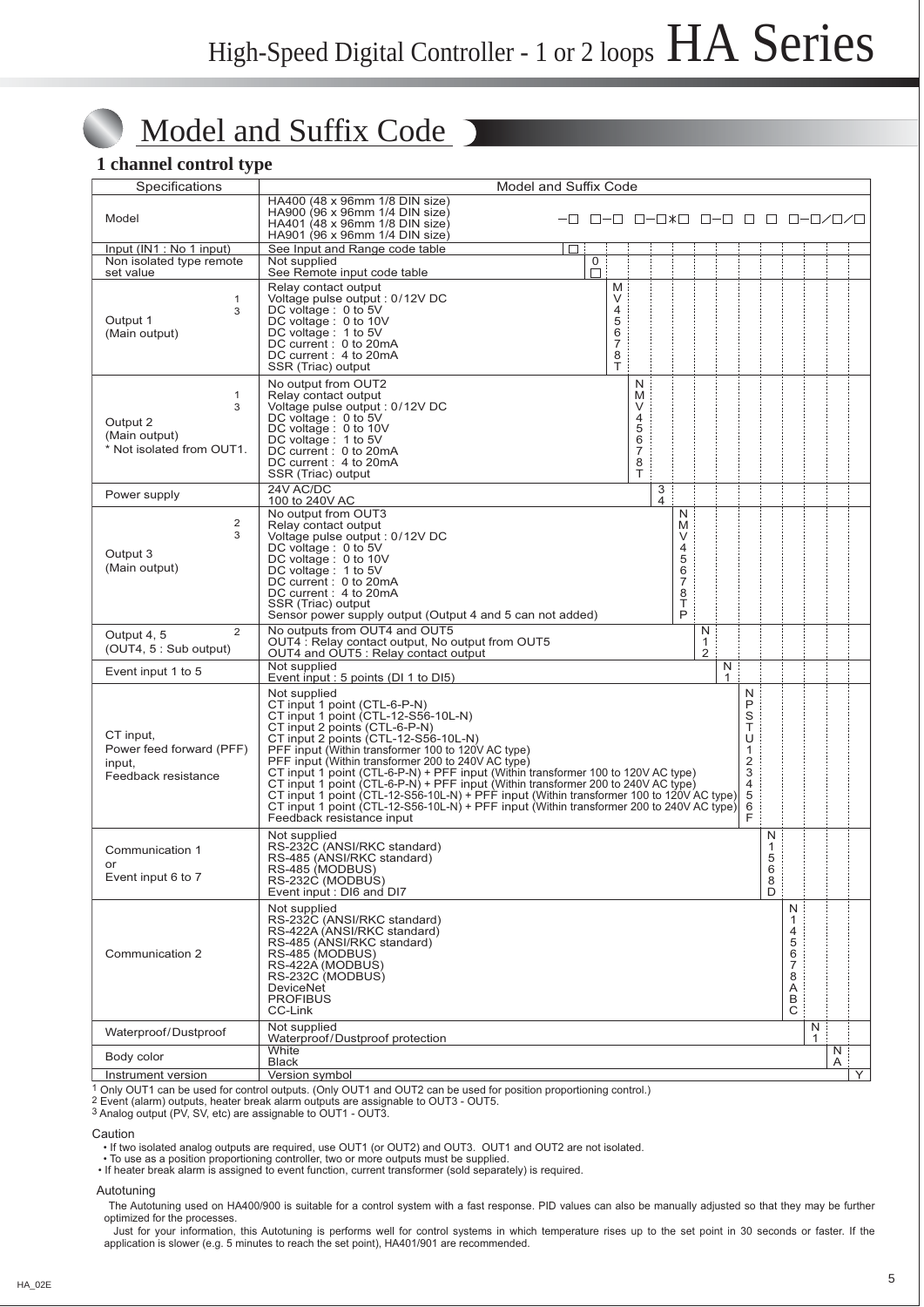# Model and Suffix Code

### **2 channel control type**

| Specifications                                                         | Model and Suffix Code                                                                                                                                                                                                                                                                                                                                                                                                                                                                                                                                                                                                                                                                                                                            |                              |                                                                |                                                        |        |  |        |                            |                                                |        |        |   |
|------------------------------------------------------------------------|--------------------------------------------------------------------------------------------------------------------------------------------------------------------------------------------------------------------------------------------------------------------------------------------------------------------------------------------------------------------------------------------------------------------------------------------------------------------------------------------------------------------------------------------------------------------------------------------------------------------------------------------------------------------------------------------------------------------------------------------------|------------------------------|----------------------------------------------------------------|--------------------------------------------------------|--------|--|--------|----------------------------|------------------------------------------------|--------|--------|---|
| Model                                                                  | HA400 (48 x 96mm 1/8 DIN size)<br>HA900 (96 x 96mm 1/4 DIN size)<br>HA401 (48 x 96mm 1/8 DIN size)<br>HA901 (96 x 96mm 1/4 DIN size)                                                                                                                                                                                                                                                                                                                                                                                                                                                                                                                                                                                                             | -0 0-0 0-0*0 0-0 0 0 0-0/0/0 |                                                                |                                                        |        |  |        |                            |                                                |        |        |   |
| Input 1 (IN1 : No 1 input)<br>Input 2 (IN2 : No 2 input)               | See Input and Range code table<br>See Input and Range code table                                                                                                                                                                                                                                                                                                                                                                                                                                                                                                                                                                                                                                                                                 | □                            |                                                                |                                                        |        |  |        |                            |                                                |        |        |   |
| 1<br>3<br>Output 1<br>(Main output)                                    | Relay contact output<br>Voltage pulse output: 0/12V DC<br>DC voltage: 0 to 5V<br>DC voltage : 0 to 10V<br>DC voltage: 1 to 5V<br>DC current: 0 to 20mA<br>DC current: 4 to 20mA<br>SSR (Triac) output                                                                                                                                                                                                                                                                                                                                                                                                                                                                                                                                            |                              | M<br>V<br>$\overline{4}$<br>5<br>6<br>$\overline{7}$<br>8<br>T |                                                        |        |  |        |                            |                                                |        |        |   |
| 1<br>3<br>Output 2<br>(Main output)<br>* Not isolated from OUT1.       | No output from OUT2<br>Relay contact output<br>Voltage pulse output: 0/12V DC<br>DC voltage: 0 to 5V<br>DC voltage : 0 to 10V<br>DC voltage : 1 to 5V<br>DC current: 0 to 20mA<br>DC current: 4 to 20mA<br>SSR (Triac) output                                                                                                                                                                                                                                                                                                                                                                                                                                                                                                                    |                              |                                                                | N<br>M<br>V<br>4<br>5<br>6<br>$\overline{7}$<br>8<br>Τ |        |  |        |                            |                                                |        |        |   |
| Power supply                                                           | 24V AC/DC<br>100 to 240V AC                                                                                                                                                                                                                                                                                                                                                                                                                                                                                                                                                                                                                                                                                                                      |                              |                                                                |                                                        | 3<br>4 |  |        |                            |                                                |        |        |   |
| 2<br>3<br>Output 3<br>(Main output)                                    | No output from OUT3<br>N<br>Relay contact output<br>M<br>Voltage pulse output: 0/12V DC<br>V<br>DC voltage: 0 to 5V<br>4<br>DC voltage: 0 to 10V<br>5<br>DC voltage : 1 to 5V<br>6<br>DC current: 0 to 20mA<br>7<br>DC current: 4 to 20mA<br>8<br>Τ<br>SSR (Triac) output<br>P<br>Sensor power supply output (Output 4 and 5 can not added)                                                                                                                                                                                                                                                                                                                                                                                                      |                              |                                                                |                                                        |        |  |        |                            |                                                |        |        |   |
| $\overline{2}$<br>Output 4, 5<br>(OUT4, 5: Sub output)                 | No outputs from OUT4 and OUT5<br>N<br>OUT4 : Relay contact output, No output from OUT5<br>1<br>$\overline{2}$<br>OUT4 and OUT5 : Relay contact output                                                                                                                                                                                                                                                                                                                                                                                                                                                                                                                                                                                            |                              |                                                                |                                                        |        |  |        |                            |                                                |        |        |   |
| Event input 1 to 5                                                     | Not supplied<br>Event input : 5 points (DI 1 to DI5)                                                                                                                                                                                                                                                                                                                                                                                                                                                                                                                                                                                                                                                                                             |                              |                                                                |                                                        |        |  | N<br>1 |                            |                                                |        |        |   |
| CT input,<br>Power feed forward (PFF)<br>input,<br>Feedback resistance | Not supplied<br>N<br>P<br>CT input 1 point (CTL-6-P-N)<br>S<br>T<br>CT input 1 point (CTL-12-S56-10L-N)<br>CT input 2 points (CTL-6-P-N)<br>CT input 2 points (CTL-12-S56-10L-N)<br>U<br>PFF input (Within transformer 100 to 120V AC type)<br>1<br>PFF input (Within transformer 200 to 240V AC type)<br>$\overline{2}$<br>3<br>CT input 1 point (CTL-6-P-N) + PFF input (Within transformer 100 to 120V AC type)<br>4<br>CT input 1 point (CTL-6-P-N) + PFF input (Within transformer 200 to 240V AC type)<br>CT input 1 point (CTL-12-S56-10L-N) + PFF input (Within transformer 100 to 120V AC type)<br>5<br>6<br>CT input 1 point (CTL-12-S56-10L-N) + PFF input (Within transformer 200 to 240V AC type)<br>F<br>Feedback resistance input |                              |                                                                |                                                        |        |  |        |                            |                                                |        |        |   |
| Communication 1<br>or<br>Event input 6 to 7                            | Not supplied<br>RS-232C (ANSI/RKC standard)<br>RS-485 (ANSI/RKC standard)<br>RS-485 (MODBUS)<br>RS-232C (MODBUS)<br>Event input: DI6 and DI7                                                                                                                                                                                                                                                                                                                                                                                                                                                                                                                                                                                                     |                              |                                                                |                                                        |        |  |        | N<br>1<br>5<br>6<br>8<br>D |                                                |        |        |   |
| Communication 2                                                        | Not supplied<br>RS-232C (ANSI/RKC standard)<br>RS-422A (ANSI/RKC standard)<br>RS-485 (ANSI/RKC standard)<br>RS-485 (MODBUS)<br>RS-422A (MODBUS)<br>RS-232C (MODBUS)<br><b>DeviceNet</b><br><b>PROFIBUS</b><br>CC-Link                                                                                                                                                                                                                                                                                                                                                                                                                                                                                                                            |                              |                                                                |                                                        |        |  |        |                            | N<br>1<br>4<br>5<br>6<br>7<br>8<br>A<br>В<br>C |        |        |   |
| Waterproof/Dustproof                                                   | Not supplied<br>Waterproof/Dustproof protection                                                                                                                                                                                                                                                                                                                                                                                                                                                                                                                                                                                                                                                                                                  |                              |                                                                |                                                        |        |  |        |                            |                                                | N<br>1 |        |   |
| Body color                                                             | White<br><b>Black</b>                                                                                                                                                                                                                                                                                                                                                                                                                                                                                                                                                                                                                                                                                                                            |                              |                                                                |                                                        |        |  |        |                            |                                                |        | N<br>A |   |
| Instrument version                                                     | Version symbol                                                                                                                                                                                                                                                                                                                                                                                                                                                                                                                                                                                                                                                                                                                                   |                              |                                                                |                                                        |        |  |        |                            |                                                |        |        | Υ |

1 Only OUT1 and OUT2 can be used for control outputs. 2 Event (alarm) outputs, heater break alarm outputs are assignable to OUT3 - OUT5.

3 Analog output (PV, SV, etc) are assignable to OUT1 - OUT3.

#### Caution

• If two isolated analog outputs are required, use OUT1 (or OUT2) and OUT3. OUT1 and OUT2 are not isolated.

• To use as a position proportioning controller, two or more outputs must be supplied. • If heater break alarm is assigned to event function, current transformer (sold separately) is required.

Autotuning<br>The Autotuning used on HA400/900 is suitable for a control system with a fast response. PID values can also be manually adjusted so that they may be further optimized for the processes.

 Just for your information, this Autotuning is performs well for control systems in which temperature rises up to the set point in 30 seconds or faster. If the application is slower (e.g. 5 minutes to reach the set point), HA401/901 are recommended.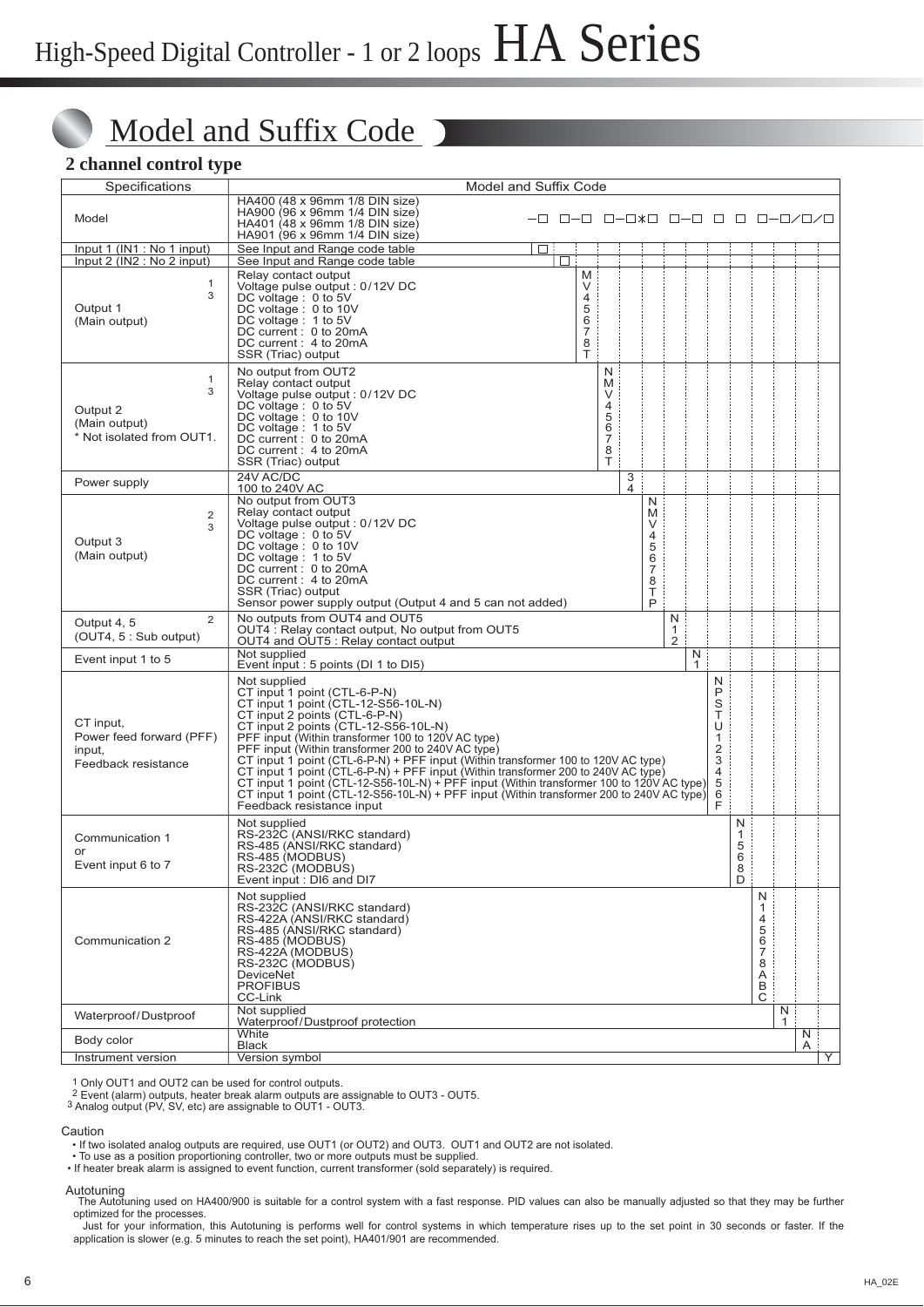#### **Range and Input Table**

|                                        |      | Thermocouple, RTD, Low voltage and Current group                                                    |                                               | Not isolated from the No.1 input [IN1] |                 |        |
|----------------------------------------|------|-----------------------------------------------------------------------------------------------------|-----------------------------------------------|----------------------------------------|-----------------|--------|
| Input                                  | Code | Range                                                                                               | Resolution                                    |                                        | Input type      | Code   |
| K                                      | Κ    | $-1372^{\circ}$ C<br>$-328$<br>2501°F<br>$-200$<br>$\overline{\phantom{m}}$                         |                                               |                                        | $0 - 10$ mV DC  |        |
|                                        |      | $-200 - 1200^{\circ}$ C<br>-328<br>$-2192^{\circ}F$                                                 |                                               | Low voltage group                      | $0 - 100$ mV DC | G      |
|                                        | T    | $400^{\circ}$ C<br>$-328$<br>752°F<br>$-200$<br>$\overline{\phantom{m}}$                            |                                               |                                        | $0 - 1V$ DC     |        |
| E                                      | E    | $-1000^{\circ}$ C<br>-328<br>1832°F<br>-200<br>$\overline{\phantom{m}}$                             |                                               |                                        | $0 - 5V$ DC     |        |
| PLII                                   | A    | $0 - 1390^{\circ}C$<br>2534°F<br>32<br>$\overline{\phantom{m}}$                                     | 1°C, 0.1°C, 1°F, 0.1°F                        | High voltage group                     | $0 - 10V$ DC    | $\vee$ |
| N                                      | N    | $0 - 1300^{\circ}C$<br>32<br>2372°F                                                                 | (Selectable)                                  |                                        | $-5V$ DC        |        |
| S                                      | S    | $-50 - 1768$ °C<br>-58<br>3214°F<br>$\qquad \qquad \blacksquare$                                    |                                               | Current group                          | $0 - 20$ mADC   | Y      |
| $\mathsf{R}$                           | R    | $-50 - 1768$ °C<br>$-58$<br>$= 3214$ °F                                                             |                                               |                                        | $4 - 20m$ ADC   |        |
| W5Re/W26Re                             | W    | $-2300^{\circ}$ C<br>32<br>$-4172^{\circ}F$<br>0                                                    |                                               |                                        |                 |        |
| B                                      | B    | $-1800^{\circ}$ C<br>32<br>3272°F<br>0<br>$\overline{\phantom{m}}$                                  |                                               |                                        |                 |        |
| Pt100 (3 wire)                         | D    | 850°C<br>$-328$<br>1562°F<br>$-200$<br>$\overline{\phantom{m}}$                                     | 1°C, 0.1°C, 0.01°C                            |                                        |                 |        |
| JPt100 (3 wire)                        |      | $600^{\circ}$ C<br>1112°F<br>$-200$<br>-328<br>$\overline{\phantom{a}}$<br>$\overline{\phantom{m}}$ | 1°F, 0.1°F, 0.01°F                            |                                        |                 |        |
| Pt100 (4 wire)                         | C    | $-200$<br>850°C<br>$-328$<br>$-1562$ °F                                                             | (Selectable)                                  |                                        |                 |        |
| JPt100 (4 wire)                        |      | -200<br>$600^{\circ}$ C<br>$-328 - 1112$ °F                                                         |                                               |                                        |                 |        |
| $0 - 10$ mVDC                          |      |                                                                                                     |                                               |                                        |                 |        |
| $0 - 100$ mVDC                         | 3    | $-19999 -$<br>99999                                                                                 | 1, 0.1, 0.01, 0.001, 0.0001                   |                                        |                 |        |
| $0 - 1V$ DC                            |      | (Programmable)                                                                                      | (Programmable)                                |                                        |                 |        |
| $0 - 20$ mADC                          | 8    |                                                                                                     |                                               |                                        |                 |        |
| $4 - 20m$ ADC                          |      |                                                                                                     |                                               |                                        |                 |        |
| High voltage group                     |      |                                                                                                     |                                               |                                        |                 |        |
| $0 - 5VDC$<br>$0 - 10V$ DC<br>$-5V$ DC | 6    | $-19999 -$<br>99999<br>(Programmable)                                                               | 1, 0.1, 0.01, 0.001, 0.0001<br>(Programmable) |                                        |                 |        |

#### **Remote Signal Code Table**

| Input type         |               |   |  |  |  |
|--------------------|---------------|---|--|--|--|
|                    | $-10mV$ DC    |   |  |  |  |
| Low voltage group  | $-100mV$ DC   | G |  |  |  |
|                    | $-1V$ DC      |   |  |  |  |
|                    | $-5V$ DC      |   |  |  |  |
| High voltage group | $-10V$ DC     | V |  |  |  |
|                    | $-5V$ DC      |   |  |  |  |
| Current group      | $-20$ mADC    |   |  |  |  |
|                    | $4 - 20$ mADC |   |  |  |  |

#### Power Feedback Transformer (for Power Feed Forward Input) J

• Supplied when power feed forward function is specified.

• When ordering transformer for replacement, please specify one of the following model codes :

| Specification       | Model Code |
|---------------------|------------|
| 100 to 120V AC type | $PFT - 01$ |
| 200 to 240V AC type | $PFT - 02$ |



#### **Current Transformer** (CT)

• Sold separately.

| Name                    | Range      | Model Code        |
|-------------------------|------------|-------------------|
| Current transformer for | $0 - 30A$  | $CTI - 6 - P - N$ |
| heater break alarm      | $0 - 100A$ | CTL-12-S56-10L-N  |

$$
\mathsf{CTL-6-P-N}
$$